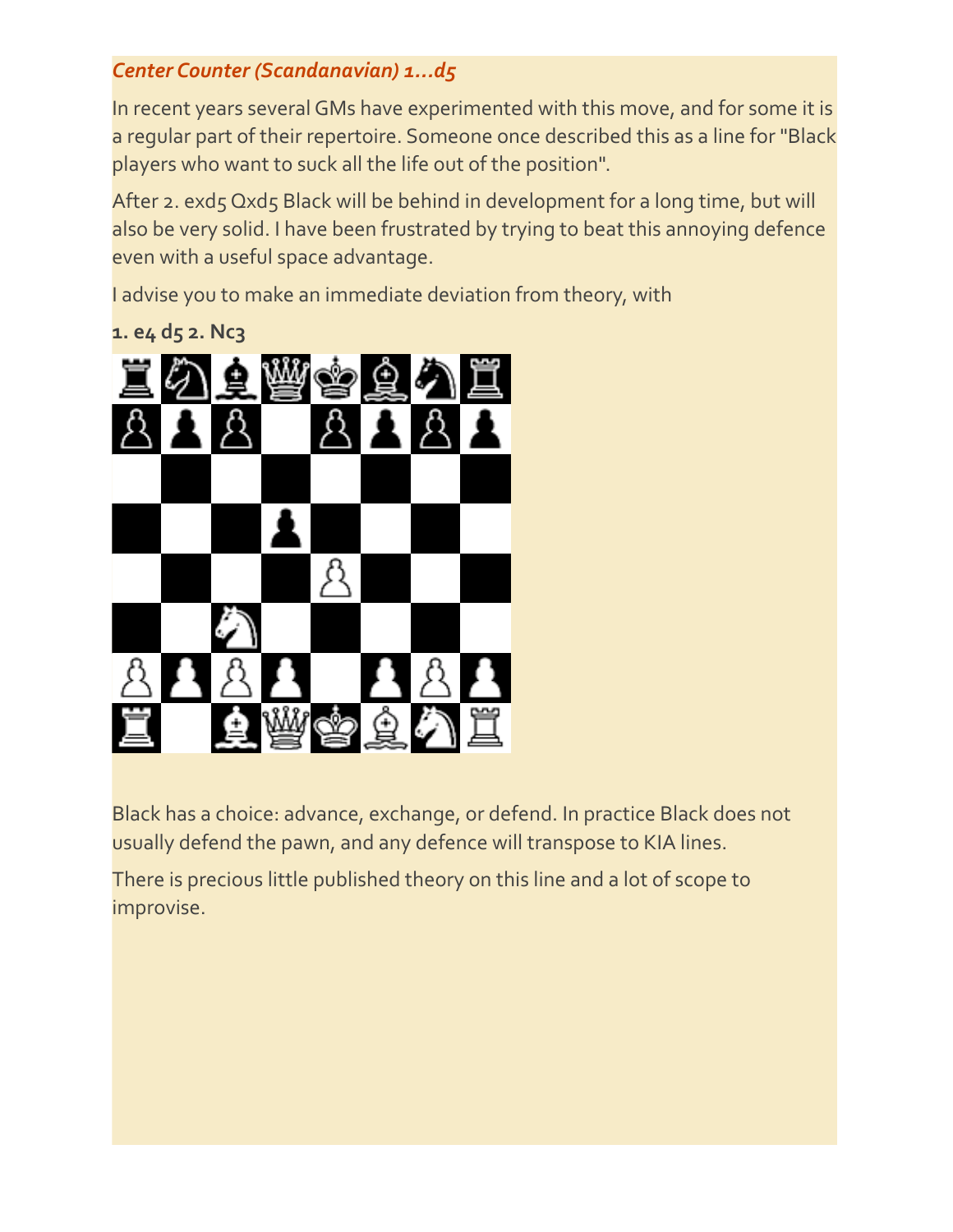# **Advance with 2...d4**

White retreats with

# **3. Nce2**

and plans to play Bc4 with ideas of attacking on the K-side.

Black should probably continue

# **3...e5 4. Ng3**

when there is a lot of choice.

# **4...g6**

is logical, hoping to cramp the Ng3, but the best move here is not known. The Ng3 need not stay cramped...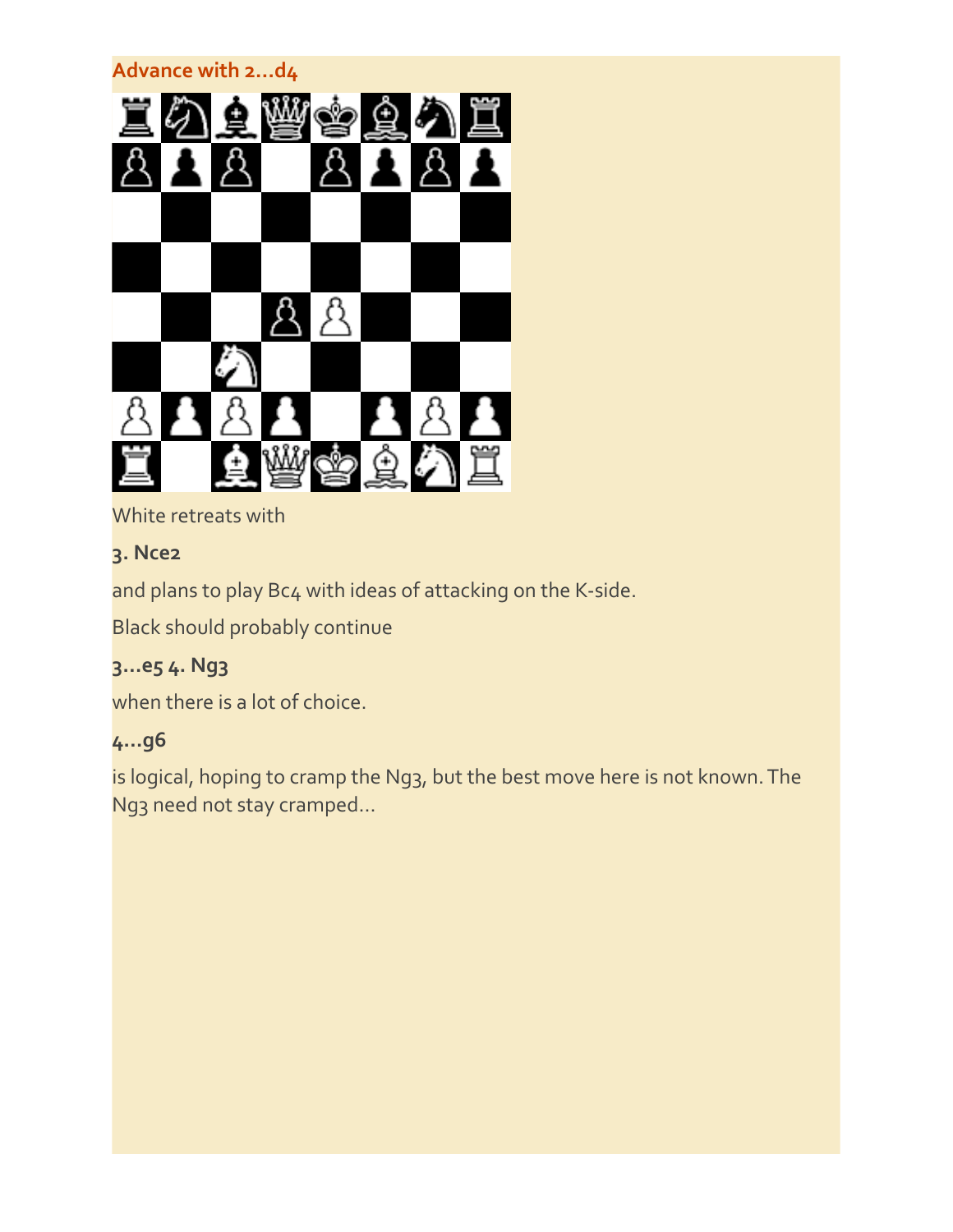# *Van Geet ‐ Guyt [A00] Paramaribo, 1967*

**1. Nc3 d5 2. e4 d4 3. Nce2 e5 4. Ng3 g6 5. Bc4 Bg7 6. d3 c5 7. Nf3 Nc6 8. c3 Nge7 9. Ng5 O‐O**



**10. Nh5 Bh8 ? 11. Qf3 Qe8 12. Nf6+ Bxf6 13. Qxf6 dxc3?**



*13...Na5 was essential*

**14. Nxf7 Rxf7 15. Bh6 1‐0**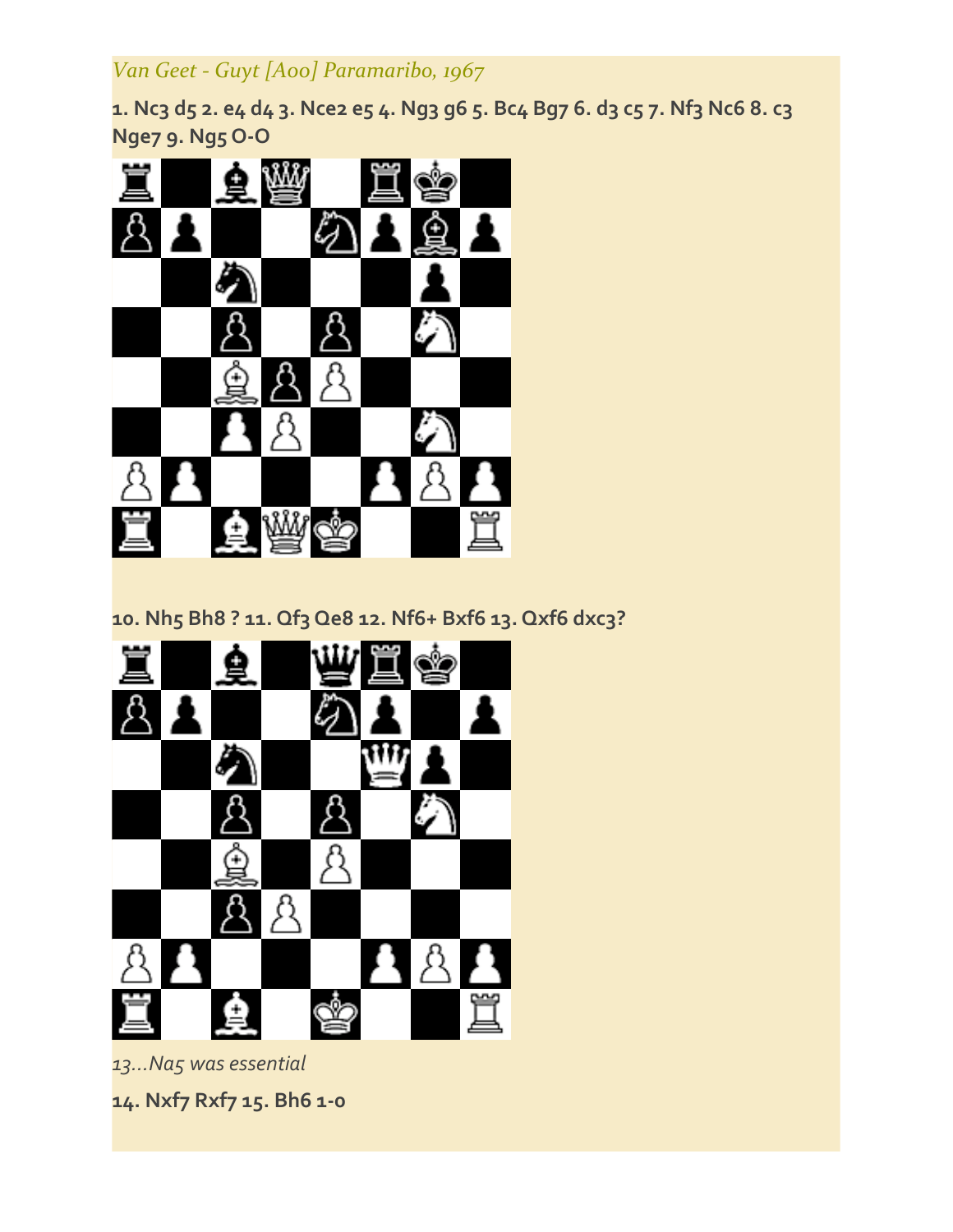### **Exchange with 2...dxe4**

White recaptures with

**3. Nxe4**



and (quess what?) plans to play 4. Bc4 with ideas of attacking on the K-side.

Now 3...c6 and 3...e6 will transpose to lines considered above.

*3...Bf5 4. Ng3 Ng6 5. Bc4 e6 can also transpose to the Caro‐Kann, or if you want to be independent you can go 6. Bc4 Nd7 7. d3*

The best-looking move in reply is of course

### **3...e5**

when we follow up with

### **4. Bc4**

after which at least three correspondence(!) games have continued

*4...Be7 5. Qh5 Nh6 6. d3 1‐0*

More careful is

### **4...Nc6**

*[The natural 4...Nf6 is bad after 5. Ng5!]*

after which

## **5. d3 Be7 6. Nf3**

*6. Ng5 is to be considered; 6...Bxg5 7. Qh5*